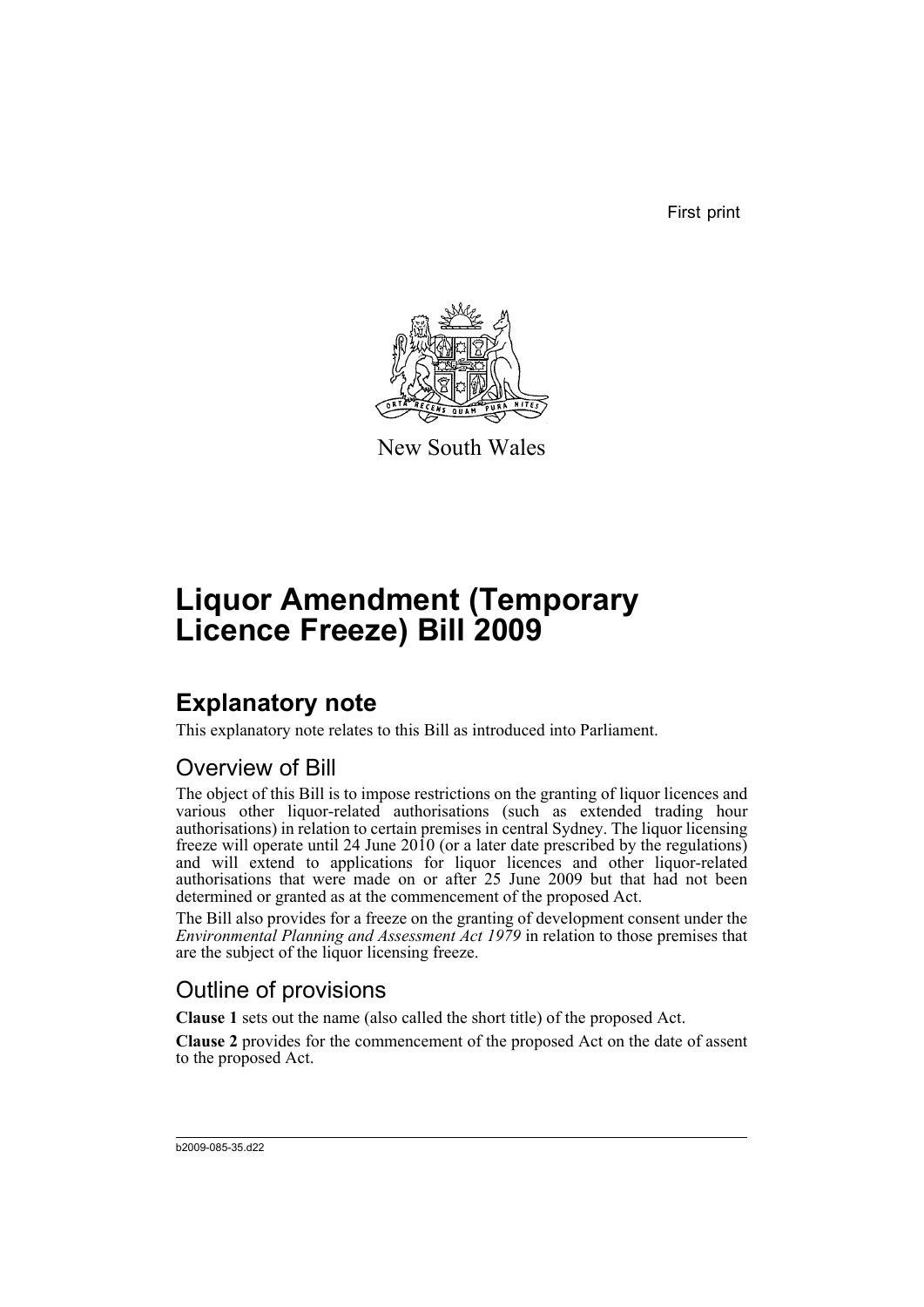Explanatory note

## **Schedule 1 Amendment of Liquor Act 2007 No 90**

**Schedule 1** [1] inserts provisions to give effect to the liquor licensing freeze described in the above Overview. The licensing freeze will only apply in relation to premises (referred to as *subject premises*) that are situated in a freeze precinct (see **Schedule 1 [4]**). The freeze precincts are the CBD South precinct (which includes George Street south of Park Street to Hay Street), the Kings Cross precinct and the Oxford Street, Darlinghurst precinct. The regulations will be able to add or remove a precinct or vary the description of a precinct (see proposed section 47J).

Proposed section 47B provides that certain types of liquor licences must not be granted during the freeze period (these include hotel licences, club licences and packaged liquor licences, eg bottle shops). In the case of certain on-premises licences (such as for a restaurant), the Casino, Liquor and Gaming Control Authority (*the Authority*) must not grant such a licence if it is satisfied that the granting of the licence is likely to result in an increase in the number of people who enter the relevant freeze precinct principally to consume alcohol.

Proposed section 47C provides that extended trading authorisations (which enable licensed premises to trade past midnight) must not be granted during the freeze period in relation to subject premises or be varied so as to increase the trading hours of subject premises. However, an extended trading authorisation for a special "one off" occasion may be granted during the freeze period in relation to subject premises so long as the authorisation is not likely to result in an increase in the number of people who enter the relevant freeze precinct principally to consume alcohol or an increase in the patron capacity of the premises.

Proposed section 47D provides that the licence conditions applying to subject premises must not be varied or revoked during the freeze period if the variation or revocation would result in an increase in the trading hours of subject premises. In addition, the Authority must not, during the freeze period, take any action to vary or revoke the licence conditions applying to subject premises if that action is likely to result in an increase in the number of people who enter the relevant freeze precinct principally to consume alcohol or an increase in the patron capacity of the premises.

Proposed section 47E provides that an authorisation under section 24 (3) of the *Liquor Act 2007* (which, for example, would allow a licensed restaurant to sell liquor otherwise than with a meal) must not be granted during the freeze period for subject premises comprising licensed restaurants or licensed public entertainment venues. However, such an authorisation may be granted during the freeze period in relation to other types of on-premises licences so long as the authorisation is not likely to result in an increase in the number of people who enter the relevant freeze precinct principally to consume alcohol or an increase in the patron capacity of the premises.

Proposed section 47F imposes restrictions on the removal of liquor licences to subject premises during the freeze period. Generally, liquor licences cannot be removed into a freeze precinct. However, certain on-premises licences (such as for a restaurant) may be removed into a freeze precinct so long as the removal is not likely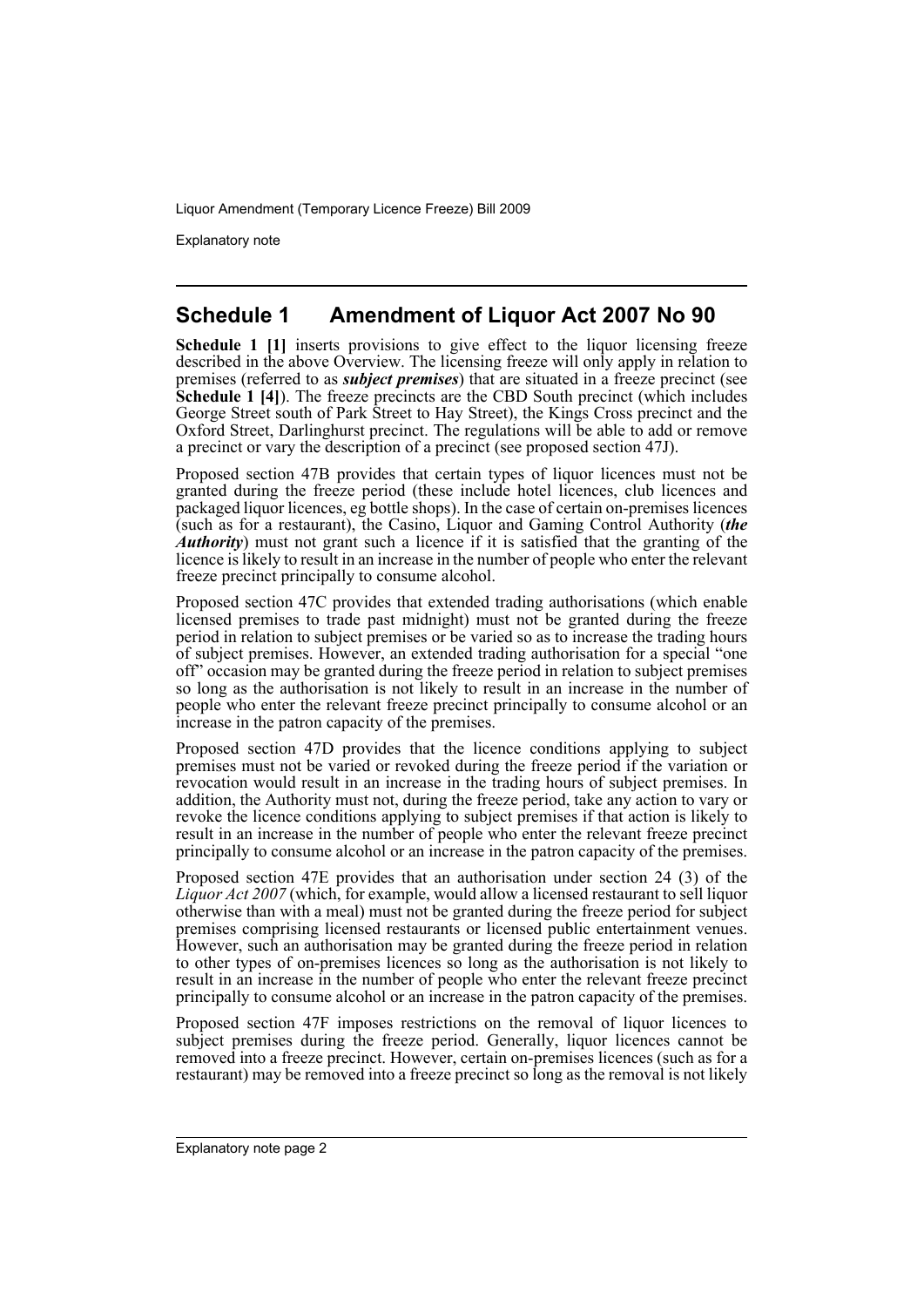Explanatory note

to result in an increase in the number of people who enter the freeze precinct principally to consume alcohol or an increase in the patron capacity of the premises. This test will also apply in relation to the removal of liquor licences between premises that are situated in the same freeze precinct.

Proposed section 47G provides that the boundaries of subject premises must not be changed during the freeze period if the boundary change is likely to result in an increase in the number of people who enter the relevant freeze precinct principally to consume alcohol or an increase in the patron capacity of the premises.

Proposed section 47H prevents the Director-General of Communities NSW, during the freeze period, from imposing conditions on licences held in respect of subject premises, or from varying or revoking any such conditions, if that action is likely to result in an increase in the number of people who enter the relevant freeze precinct principally to consume alcohol or an increase in the patron capacity of the premises.

Proposed section 47I provides that development consent under the *Environmental Planning and Assessment Act 1979* must not be granted during the freeze period for the carrying out of development on premises that are subject to the liquor licensing freeze. The proposed development consent freeze will initially only apply in relation to premises that are situated in one of the 3 central Sydney precincts initially caught by the liquor licensing freeze and will only apply in relation to other premises if the precinct in which those premises are situated is listed in Part 1 of proposed Schedule 5.

Proposed section 47J enables the regulations to impose restrictions on the granting or determination of licences or other matters that are not otherwise dealt with under the proposed Division being inserted by the proposed Act (including the extension of the development consent freeze in certain circumstances). The regulations may also create exceptions to the proposed Division (including exceptions to the development consent freeze).

**Schedule 1 [2]** enables regulations of a savings or transitional nature to be made as a consequence of the enactment of the proposed Act.

**Schedule 1 [3]** provides that the liquor licensing freeze provisions will apply to applications under the *Liquor Act 2007* that were made on or after 25 June 2009 but not granted or determined as at the commencement of the proposed Act. Applications that were made before  $25$  June  $2009$  (but that are still pending as at the commencement of the proposed Act) are not affected by the freeze. Provision is also made for the Crown not to be liable for any damages or compensation as a consequence of the enactment of the proposed Act or the operation of the amendments made by it.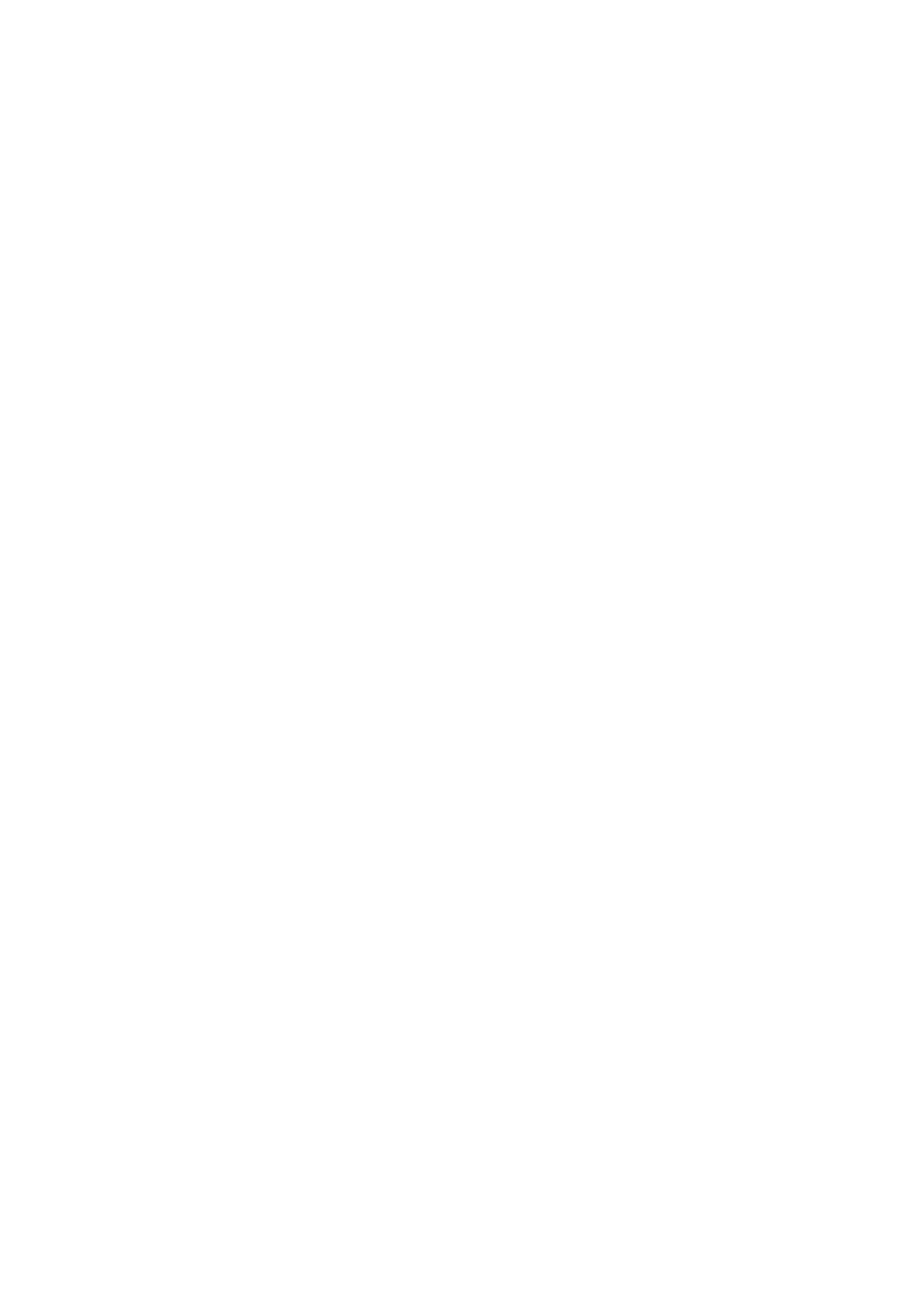First print



New South Wales

# **Liquor Amendment (Temporary Licence Freeze) Bill 2009**

## **Contents**

|                                               | Page |
|-----------------------------------------------|------|
| 1 Name of Act                                 |      |
| 2 Commencement                                |      |
| Schedule 1 Amendment of Liquor Act 2007 No 90 |      |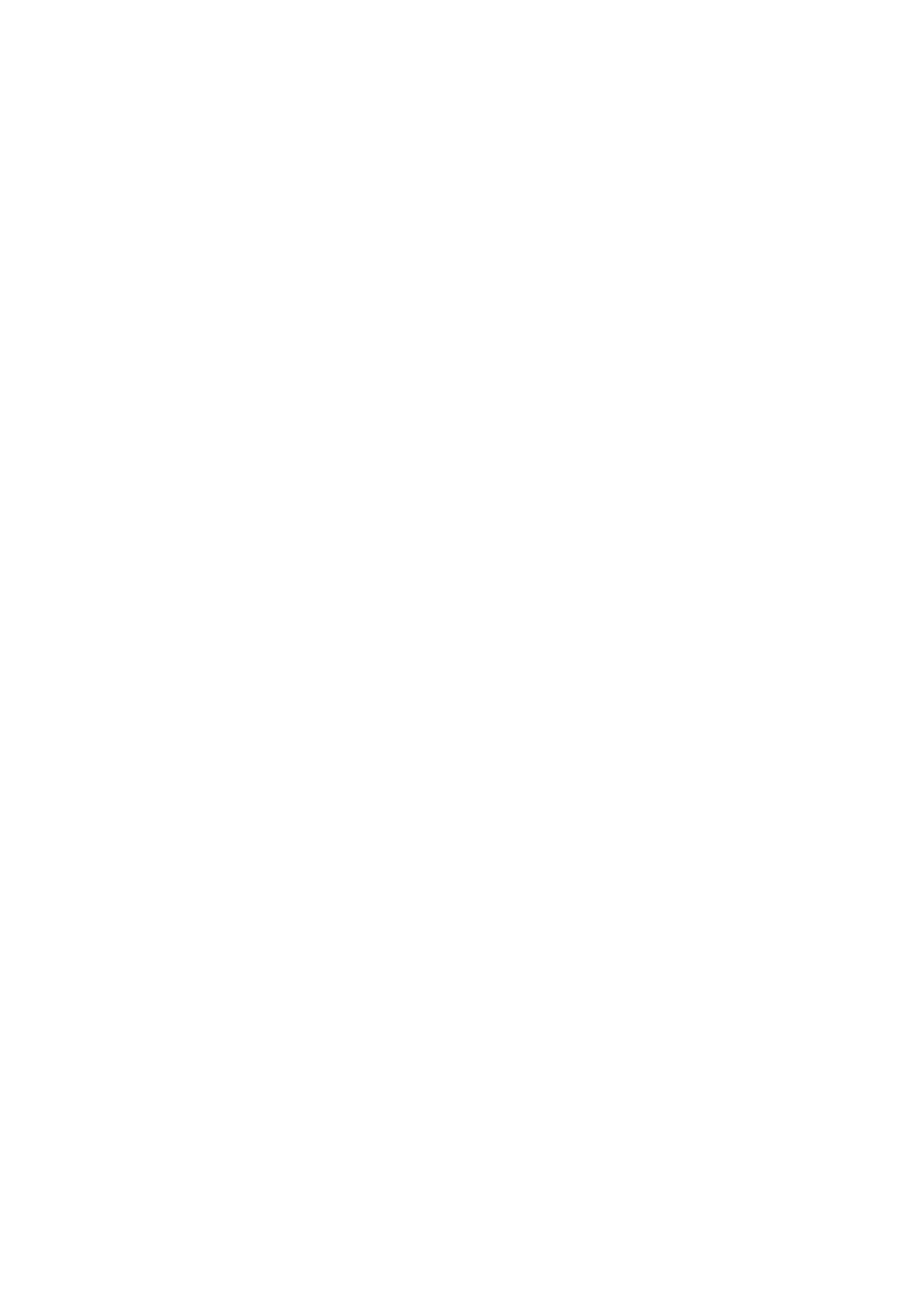

New South Wales

# **Liquor Amendment (Temporary Licence Freeze) Bill 2009**

No , 2009

## **A Bill for**

An Act to amend the *Liquor Act 2007* to restrict the granting of liquor licences and other liquor-related authorisations in certain precincts; and for other purposes.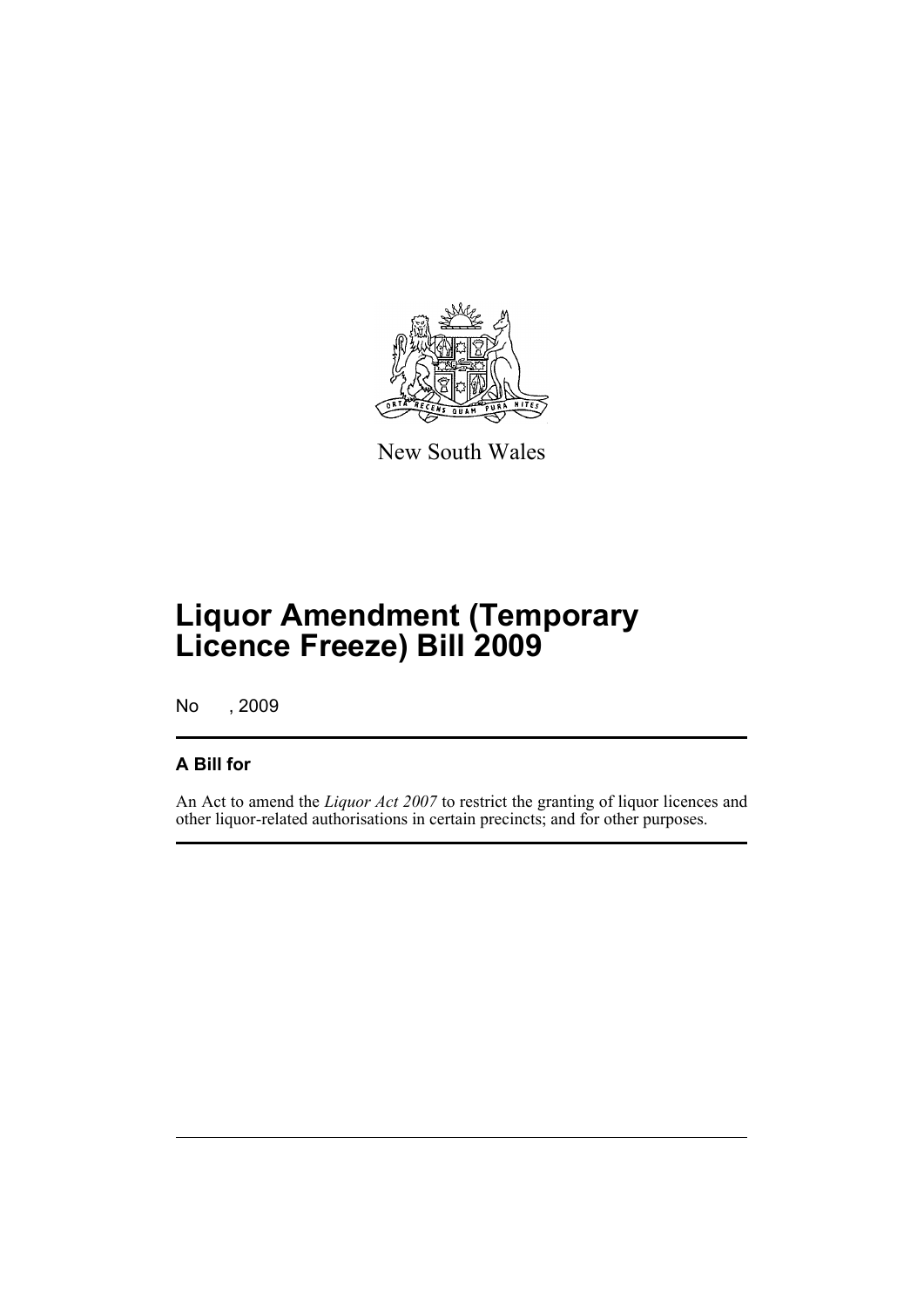<span id="page-7-1"></span><span id="page-7-0"></span>

| The Legislature of New South Wales enacts:<br>1 |                                                                         |               |  |  |  |  |  |
|-------------------------------------------------|-------------------------------------------------------------------------|---------------|--|--|--|--|--|
| 1                                               | Name of Act                                                             | $\mathcal{P}$ |  |  |  |  |  |
|                                                 | This Act is the Liquor Amendment (Temporary Licence Freeze)<br>Act 2009 | 3<br>4        |  |  |  |  |  |
|                                                 | Commencement                                                            | 5             |  |  |  |  |  |
|                                                 | This Act commences on the date of assent to this Act.                   | 6             |  |  |  |  |  |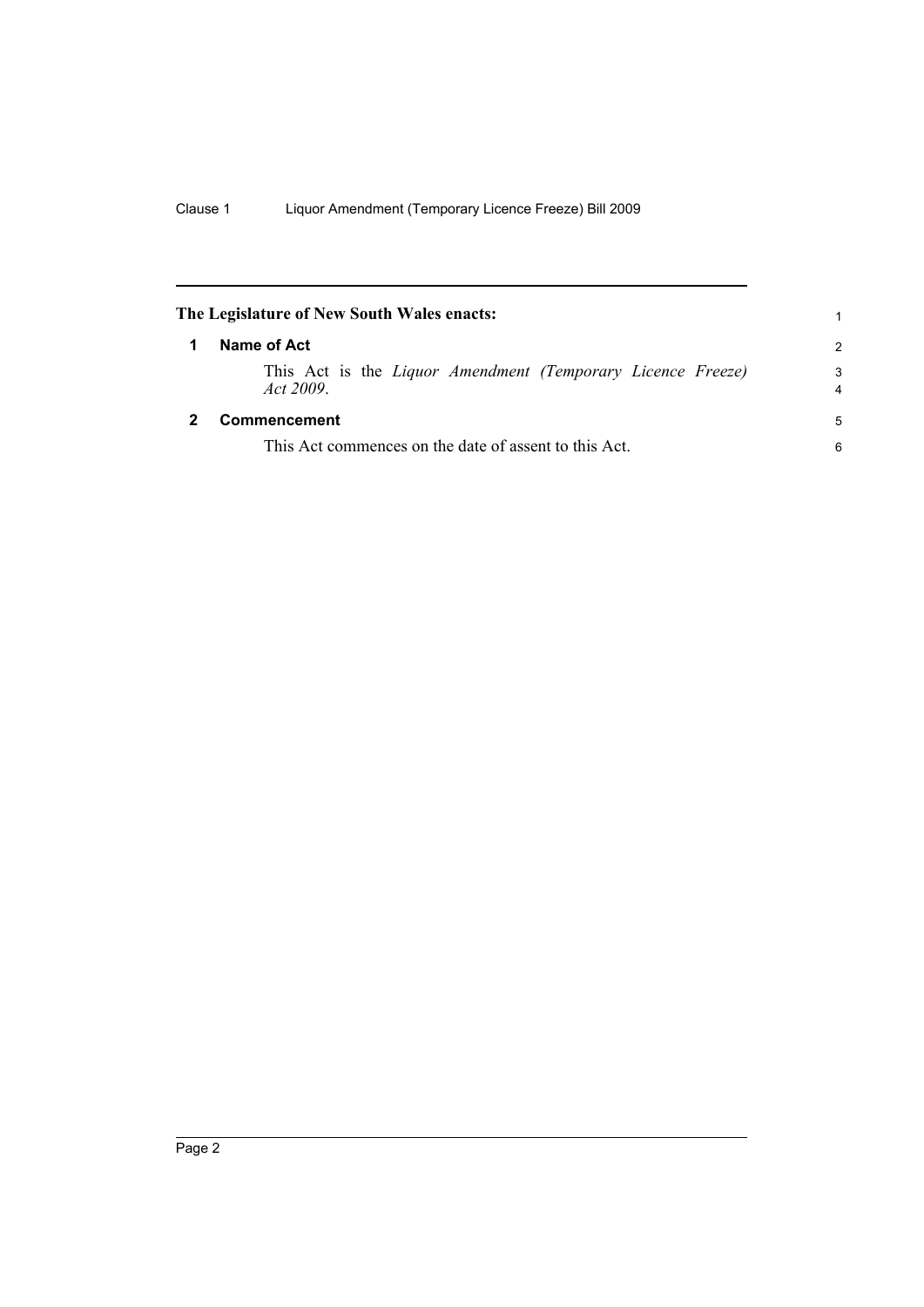Amendment of Liquor Act 2007 No 90 Schedule 1

<span id="page-8-0"></span>

| <b>Schedule 1</b> |                     |                    |                          | <b>Amendment of Liquor Act 2007 No 90</b> | 1                                                                                                                                                                                                                                                                                                                 |                            |
|-------------------|---------------------|--------------------|--------------------------|-------------------------------------------|-------------------------------------------------------------------------------------------------------------------------------------------------------------------------------------------------------------------------------------------------------------------------------------------------------------------|----------------------------|
| [1]               | Part 4, Division 1A |                    |                          |                                           |                                                                                                                                                                                                                                                                                                                   | $\overline{c}$             |
|                   |                     |                    | Insert after Division 1: |                                           |                                                                                                                                                                                                                                                                                                                   | 3                          |
|                   |                     | <b>Division 1A</b> |                          |                                           | Temporary freeze on licences and other<br><b>authorisations</b>                                                                                                                                                                                                                                                   | 4<br>5                     |
|                   | 47A                 |                    | <b>Definitions</b>       |                                           |                                                                                                                                                                                                                                                                                                                   | 6                          |
|                   |                     | (1)                |                          | In this Division:                         |                                                                                                                                                                                                                                                                                                                   | 7                          |
|                   |                     |                    |                          |                                           | <i>freeze period</i> means the period:                                                                                                                                                                                                                                                                            | 8                          |
|                   |                     |                    | (a)                      |                                           | starting on the commencement of this section, and                                                                                                                                                                                                                                                                 | 9                          |
|                   |                     |                    | (b)                      | period).                                  | ending on 24 June 2010 (or such later date as may be<br>prescribed by the regulations before the end of the freeze                                                                                                                                                                                                | 10<br>11<br>12             |
|                   |                     |                    |                          |                                           | <i>freeze precinct</i> means a precinct described in Schedule 5.                                                                                                                                                                                                                                                  | 13                         |
|                   |                     |                    |                          | a freeze precinct.                        | <i>subject premises</i> means any premises situated wholly or partly in                                                                                                                                                                                                                                           | 14<br>15                   |
|                   |                     | (2)                |                          |                                           | For the purposes of this Division and Schedule 5:                                                                                                                                                                                                                                                                 | 16                         |
|                   |                     |                    | (a)                      |                                           | a precinct that is described by reference to specified streets<br>is taken to include all the premises on those streets, and                                                                                                                                                                                      | 17<br>18                   |
|                   |                     |                    | (b)                      |                                           | premises are taken to be on a street if:                                                                                                                                                                                                                                                                          | 19                         |
|                   |                     |                    |                          | (i)                                       | the street address of the premises includes the name<br>of the street, or                                                                                                                                                                                                                                         | 20<br>21                   |
|                   |                     |                    |                          | (ii)                                      | the premises front or back onto, or abut, the street, or                                                                                                                                                                                                                                                          | 22                         |
|                   |                     |                    |                          | (iii)                                     | the premises can be entered from the street, or                                                                                                                                                                                                                                                                   | 23                         |
|                   |                     |                    |                          | (iv)                                      | the regulations provide that the premises are<br>situated in the immediate vicinity of the street.                                                                                                                                                                                                                | 24<br>25                   |
|                   |                     | (3)                |                          |                                           | A reference in this Division:                                                                                                                                                                                                                                                                                     | 26                         |
|                   |                     |                    | (a)                      |                                           | to a public entertainment venue does not (except where<br>otherwise expressly provided) include a reference to a<br>cinema or theatre, and                                                                                                                                                                        | 27<br>28<br>29             |
|                   |                     |                    | (b)                      |                                           | to a producer/wholesaler licence is a reference to such a<br>licence only to the extent that the licence authorises, or<br>would authorise, the sale of liquor by retail (other than the<br>retail sale of liquor at a wine show or a producers' market<br>or fair in accordance with section 33 (1) (d) or (e)). | 30<br>31<br>32<br>33<br>34 |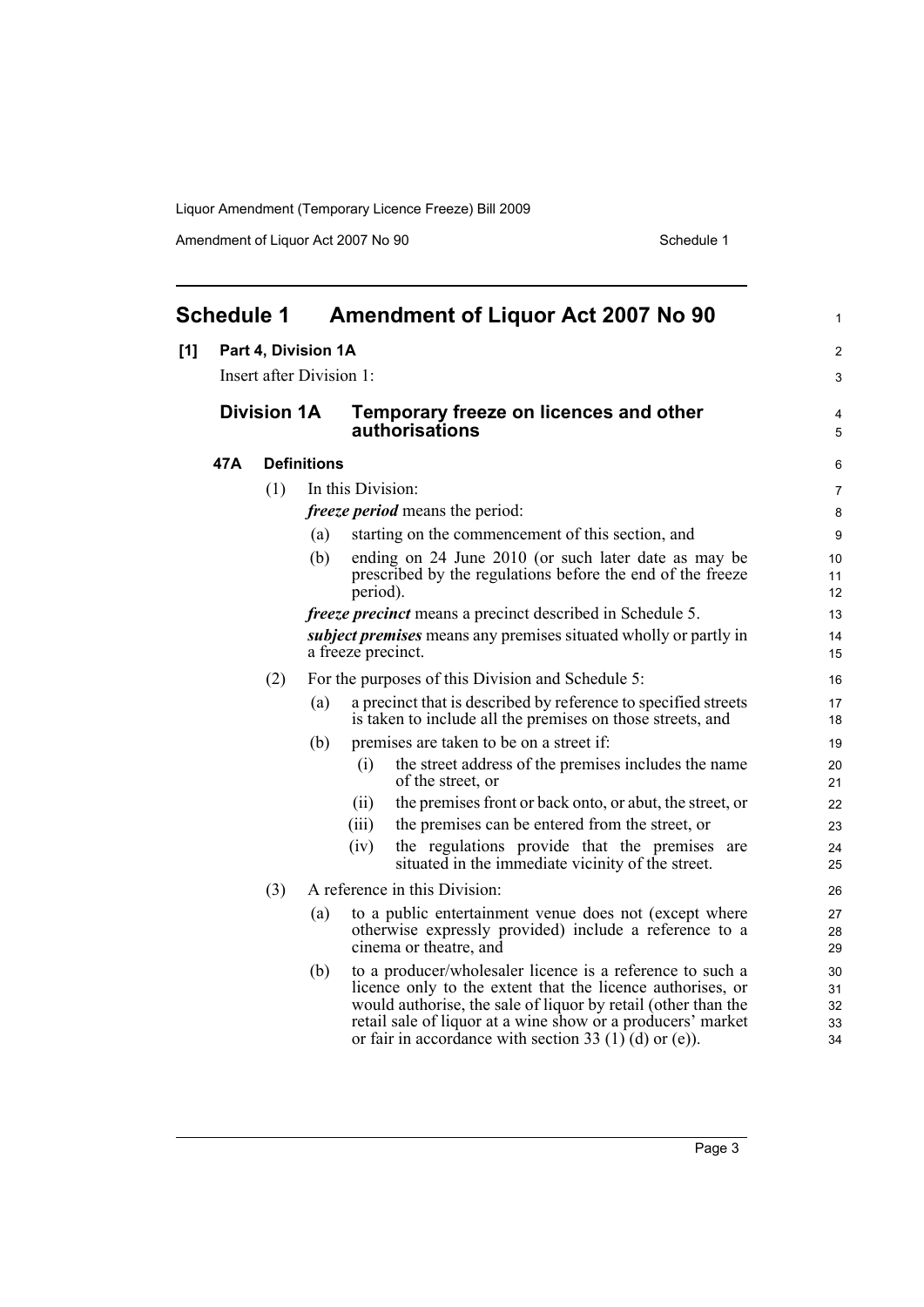Schedule 1 Amendment of Liquor Act 2007 No 90

| 47B |                           | <b>Restrictions on granting new licences</b>                                                                                                                                                                                                                                                                                                                                                                             | 1                                      |  |  |  |
|-----|---------------------------|--------------------------------------------------------------------------------------------------------------------------------------------------------------------------------------------------------------------------------------------------------------------------------------------------------------------------------------------------------------------------------------------------------------------------|----------------------------------------|--|--|--|
|     | (1)                       | During the freeze period, the following types of licences must not<br>be granted for subject premises:                                                                                                                                                                                                                                                                                                                   | 2<br>3                                 |  |  |  |
|     |                           | hotel licence,<br>(a)                                                                                                                                                                                                                                                                                                                                                                                                    | 4                                      |  |  |  |
|     |                           | (b)<br>club licence,                                                                                                                                                                                                                                                                                                                                                                                                     | 5                                      |  |  |  |
|     |                           | (c)<br>on-premises licence that relates to a public entertainment<br>venue,                                                                                                                                                                                                                                                                                                                                              | 6<br>7                                 |  |  |  |
|     |                           | (d)<br>packaged liquor licence,                                                                                                                                                                                                                                                                                                                                                                                          | 8                                      |  |  |  |
|     |                           | producer/wholesaler licence.<br>(e)                                                                                                                                                                                                                                                                                                                                                                                      | 9                                      |  |  |  |
|     | (2)                       | During the freeze period, the Authority must not grant an<br>on-premises licence (other than an on-premises licence referred<br>to in subsection $(1)$ (c)) for subject premises if the Authority is<br>satisfied that the granting of the licence is likely to result in an<br>increase in the number of persons who enter the freeze precinct<br>in which the premises are situated principally to consume<br>alcohol. | 10<br>11<br>12<br>13<br>14<br>15<br>16 |  |  |  |
| 47C |                           | Restrictions on granting extended trading authorisations                                                                                                                                                                                                                                                                                                                                                                 | 17                                     |  |  |  |
|     | During the freeze period: |                                                                                                                                                                                                                                                                                                                                                                                                                          |                                        |  |  |  |
|     |                           | an extended trading authorisation (other than an extended<br>(a)<br>trading authorisation referred to in paragraph (c)) must not<br>be granted in relation to subject premises, and                                                                                                                                                                                                                                      | 19<br>20<br>21                         |  |  |  |
|     |                           | (b)<br>an extended trading authorisation applying to subject<br>premises must not be varied so as to increase the trading<br>hours of the premises, and                                                                                                                                                                                                                                                                  | 22<br>23<br>24                         |  |  |  |
|     |                           | the Authority must not grant an extended trading<br>(c)<br>authorisation in relation to subject premises so as to<br>authorise the sale or supply of liquor on the premises for a<br>special occasion that takes place on a specified date, and<br>not on a regular basis, if the Authority is satisfied that the<br>granting of the authorisation is likely to result in:                                               | 25<br>26<br>27<br>28<br>29<br>30       |  |  |  |
|     |                           | an increase in the number of persons who enter the<br>(i)<br>freeze precinct in which the premises are situated<br>principally to consume alcohol, or                                                                                                                                                                                                                                                                    | 31<br>32<br>33                         |  |  |  |
|     |                           | (ii)<br>an increase in the patron capacity of the premises.                                                                                                                                                                                                                                                                                                                                                              | 34                                     |  |  |  |
| 47D |                           | Restrictions on varying or revoking licence conditions                                                                                                                                                                                                                                                                                                                                                                   | 35                                     |  |  |  |
|     | (1)                       | During the freeze period, the conditions to which a licence is                                                                                                                                                                                                                                                                                                                                                           | 36                                     |  |  |  |
|     |                           | subject, being a licence to which this section applies that is held<br>in respect of subject premises, must not be varied or revoked if<br>any such variation or revocation would result in an increase in the                                                                                                                                                                                                           | 37<br>38<br>39                         |  |  |  |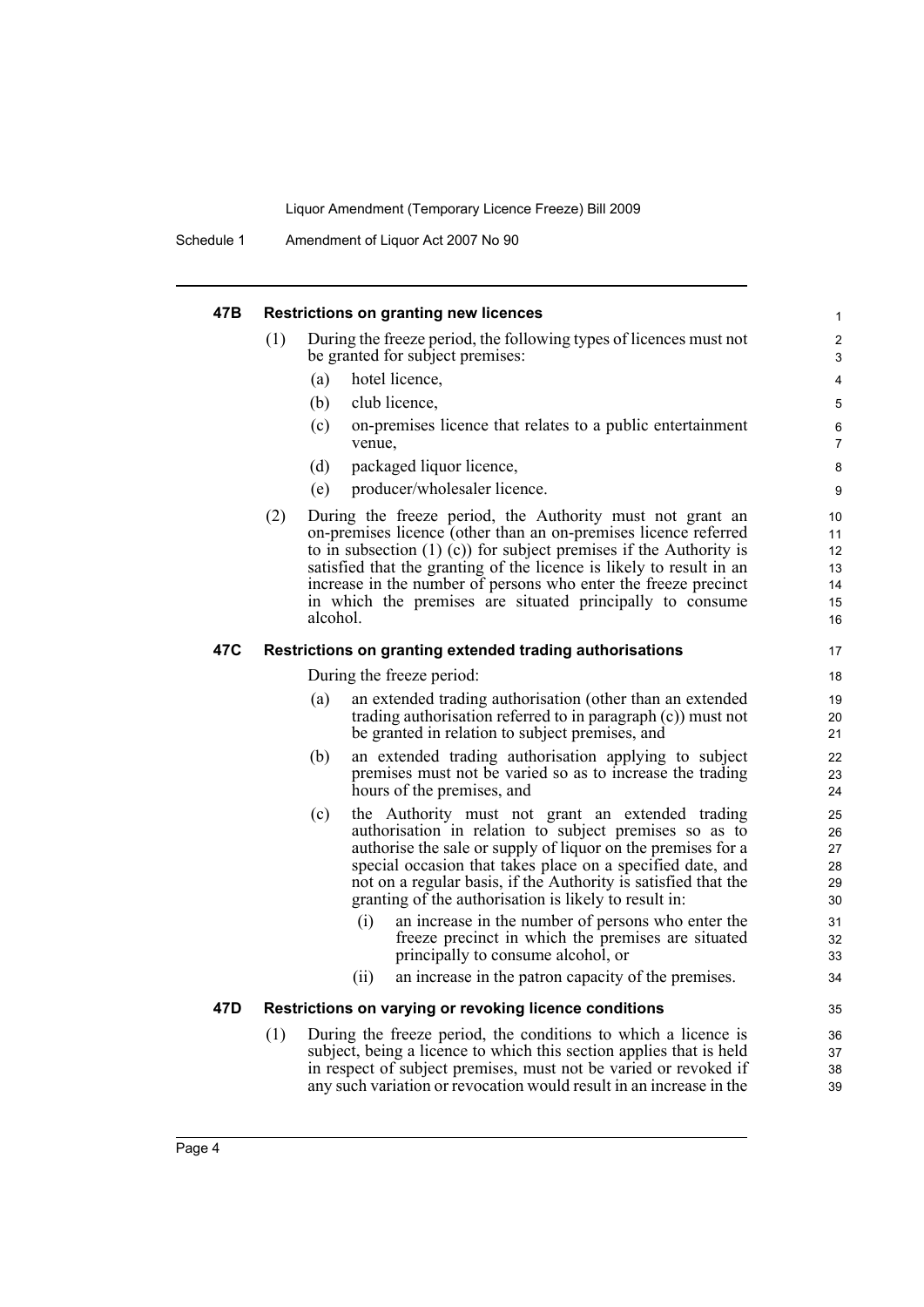Amendment of Liquor Act 2007 No 90 Schedule 1

trading hours of the subject premises. This subsection does not, however, prevent the granting of an extended trading authorisation as referred to in section 47C (c). (2) Without limiting the operation of subsection (1), the Authority must not, during the freeze period, take action under any other provision of this Act to vary or revoke the conditions to which a licence is subject, being a licence to which this section applies that is held in respect of subject premises, if the Authority is satisfied that the variation or revocation of the condition is likely to result in: (a) an increase in the number of persons who enter the freeze precinct in which the premises are situated principally to consume alcohol, or (b) an increase in the patron capacity of the premises. (3) This section applies to the following types of licences: (a) hotel licence, (b) club licence, (c) on-premises licence that relates to a public entertainment venue (including a cinema or a theatre), (d) on-premises licence that relates to a restaurant, (e) packaged liquor licence, (f) producer/wholesaler licence. **47E Restrictions on granting authorisations under section 24 (3)** (1) During the freeze period, an authorisation under section 24 (3) must not be granted in relation to subject premises for which any of the following types of licences is held: (a) on-premises licence that relates to a public entertainment venue, (b) on-premises licence that relates to a restaurant. (2) During the freeze period, the Authority must not grant an authorisation under section 24 (3) in relation to subject premises for which an on-premises licence is held (other than an on-premises licence referred to in subsection (1)) if the Authority is satisfied that the granting of the authorisation is likely to result in: (a) an increase in the number of persons who enter the freeze precinct in which the premises are situated principally to consume alcohol, or (b) an increase in the patron capacity of the premises. 1 2 3 4 5 6 7 8 9 10 11 12 13 14 15 16 17 18 19 20 21  $22$ 23  $24$ 25 26 27 28 29 30 31 32 33 34 35 36 37 38 39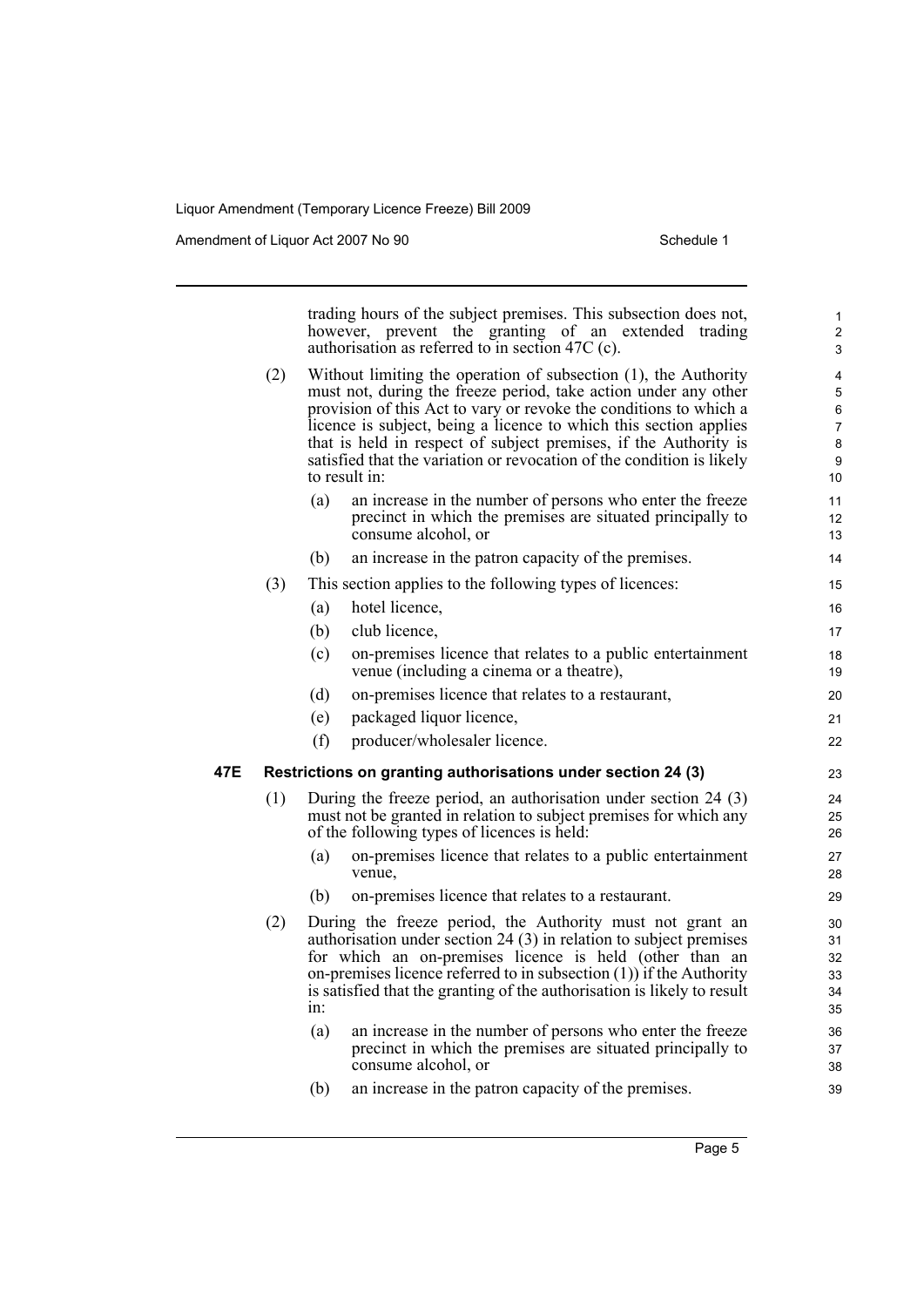Schedule 1 Amendment of Liquor Act 2007 No 90

#### **47F Restrictions on approving licence removals**

#### (1) **Removal of licence from premises situated outside of freeze precinct**

During the freeze period, the removal of any of the following types of licences must not be approved if the licence would be removed to subject premises from premises that are not situated in the freeze precinct in which the subject premises are situated:

- (a) hotel licence,
- (b) club licence,
- (c) on-premises licence that relates to a public entertainment venue,
- (d) packaged liquor licence,
- (e) producer/wholesaler licence.
- (2) During the freeze period, the Authority must not approve the removal of an on-premises licence (other than an on-premises licence that relates to a public entertainment venue) to subject premises from premises that are not situated in the freeze precinct in which the subject premises are situated if the Authority is satisfied that:
	- (a) the removal of the licence to the subject premises is likely to result in an increase in the number of persons who enter the freeze precinct in which the subject premises are situated principally to consume alcohol, or
	- (b) the patron capacity of the subject premises will be more than the patron capacity of the premises from which the licence would be removed.

#### (3) **Removal of licence between premises in same freeze precinct**

During the freeze period, the Authority must not approve the removal of a licence, being a licence to which this subsection applies, to subject premises from other premises situated in the same freeze precinct in which the subject premises are situated if the Authority is satisfied that:

- (a) the removal of the licence to the subject premises is likely to result in an increase in the number of people who enter the freeze precinct in which the subject premises are situated principally to consume alcohol, or
- (b) the patron capacity of the subject premises will be more than the patron capacity of the premises from which the licence would be removed.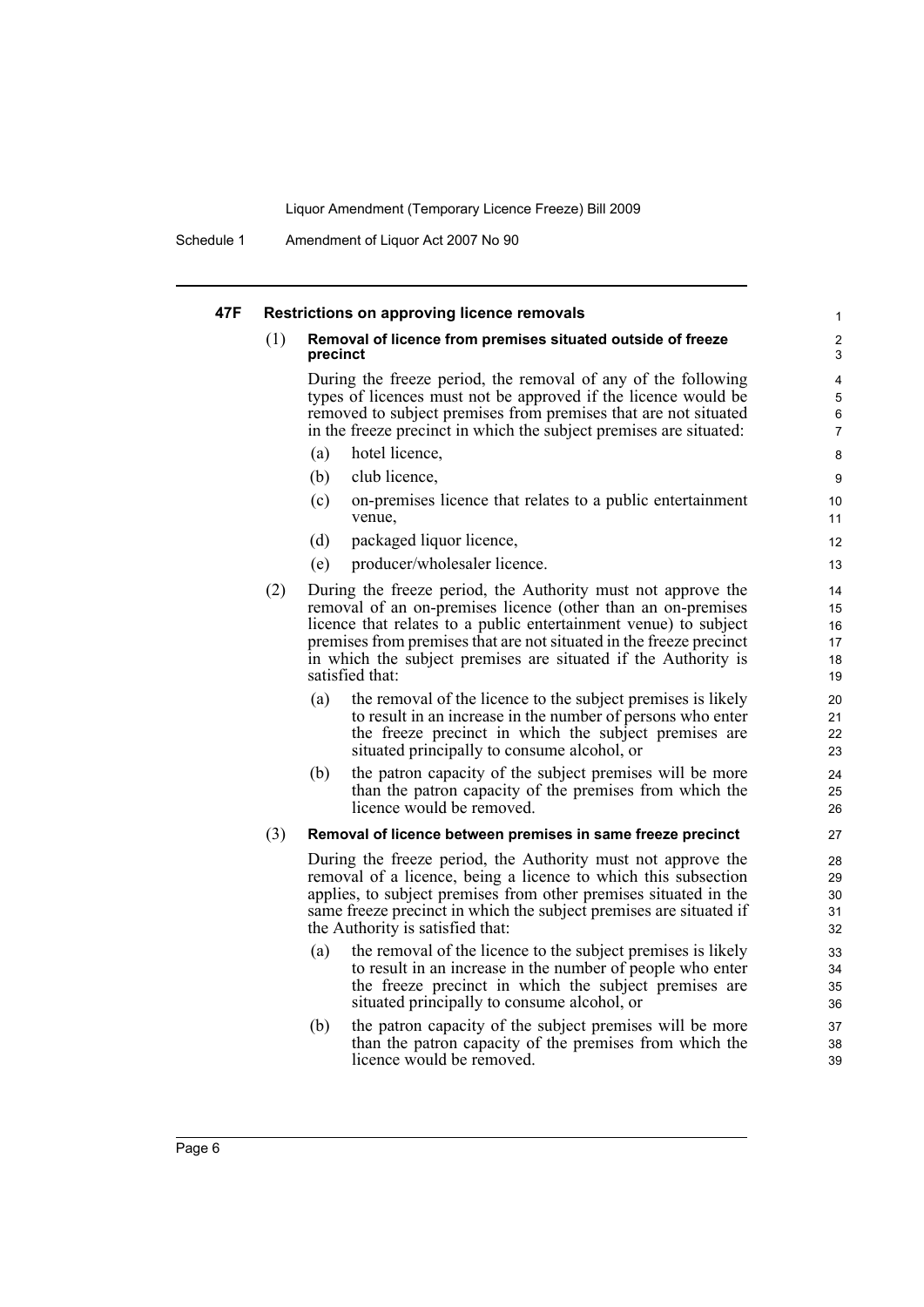Amendment of Liquor Act 2007 No 90 Schedule 1

|     | (4) | Subsection (3) applies to the following types of licences:                                                                                                                                                                                                                                                                                                                                                            | 1                                |
|-----|-----|-----------------------------------------------------------------------------------------------------------------------------------------------------------------------------------------------------------------------------------------------------------------------------------------------------------------------------------------------------------------------------------------------------------------------|----------------------------------|
|     |     | hotel licence,<br>(a)                                                                                                                                                                                                                                                                                                                                                                                                 | 2                                |
|     |     | club licence,<br>(b)                                                                                                                                                                                                                                                                                                                                                                                                  | 3                                |
|     |     | on-premises licence,<br>(c)                                                                                                                                                                                                                                                                                                                                                                                           | 4                                |
|     |     | packaged liquor licence,<br>(d)                                                                                                                                                                                                                                                                                                                                                                                       | 5                                |
|     |     | producer/wholesaler licence.<br>(e)                                                                                                                                                                                                                                                                                                                                                                                   | 6                                |
| 47G |     | Restrictions on changing boundaries of premises                                                                                                                                                                                                                                                                                                                                                                       | 7                                |
|     | (1) | During the freeze period, the Authority must not change the<br>specified boundaries (as referred to in section 94) of subject<br>premises to which this subsection applies if the Authority is<br>satisfied that the change in the boundaries of the premises is<br>likely to result in:                                                                                                                              | 8<br>9<br>10<br>11<br>12         |
|     |     | (a)<br>an increase in the number of people who enter the freeze<br>precinct in which the subject premises are situated<br>principally to consume alcohol, or                                                                                                                                                                                                                                                          | 13<br>14<br>15                   |
|     |     | (b)<br>an increase in the patron capacity of the subject premises.                                                                                                                                                                                                                                                                                                                                                    | 16                               |
|     | (2) | Subsection (1) applies to subject premises in respect of which any<br>of the following types of licences is held:                                                                                                                                                                                                                                                                                                     | 17<br>18                         |
|     |     | hotel licence,<br>(a)                                                                                                                                                                                                                                                                                                                                                                                                 | 19                               |
|     |     | club licence,<br>(b)                                                                                                                                                                                                                                                                                                                                                                                                  | 20                               |
|     |     | on-premises licence,<br>(c)                                                                                                                                                                                                                                                                                                                                                                                           | 21                               |
|     |     | packaged liquor licence,<br>(d)                                                                                                                                                                                                                                                                                                                                                                                       | 22                               |
|     |     | producer/wholesaler licence.<br>(e)                                                                                                                                                                                                                                                                                                                                                                                   | 23                               |
|     | (3) | Without limiting subsection (1), the specified boundaries of any<br>licensed premises to which a producer/wholesaler licence relates<br>(being a producer/wholesaler licence to which section 35 applies)<br>must not, during the freeze period, be changed if the change<br>would result in the licensed premises being situated in a freeze<br>precinct.                                                            | 24<br>25<br>26<br>27<br>28<br>29 |
| 47H |     | Restrictions on licence conditions imposed by Director-General                                                                                                                                                                                                                                                                                                                                                        | 30                               |
|     | (1) | During the freeze period, the Director-General of Communities<br>NSW must not, except in such cases as the Director-General<br>considers appropriate, impose a condition on a licence, or vary or<br>revoke any condition of a licence, being a licence to which this<br>section applies that is held in respect of subject premises, if the<br>Director-General is satisfied that the condition, or the variation or | 31<br>32<br>33<br>34<br>35<br>36 |

revocation of the condition, is likely to result in:

37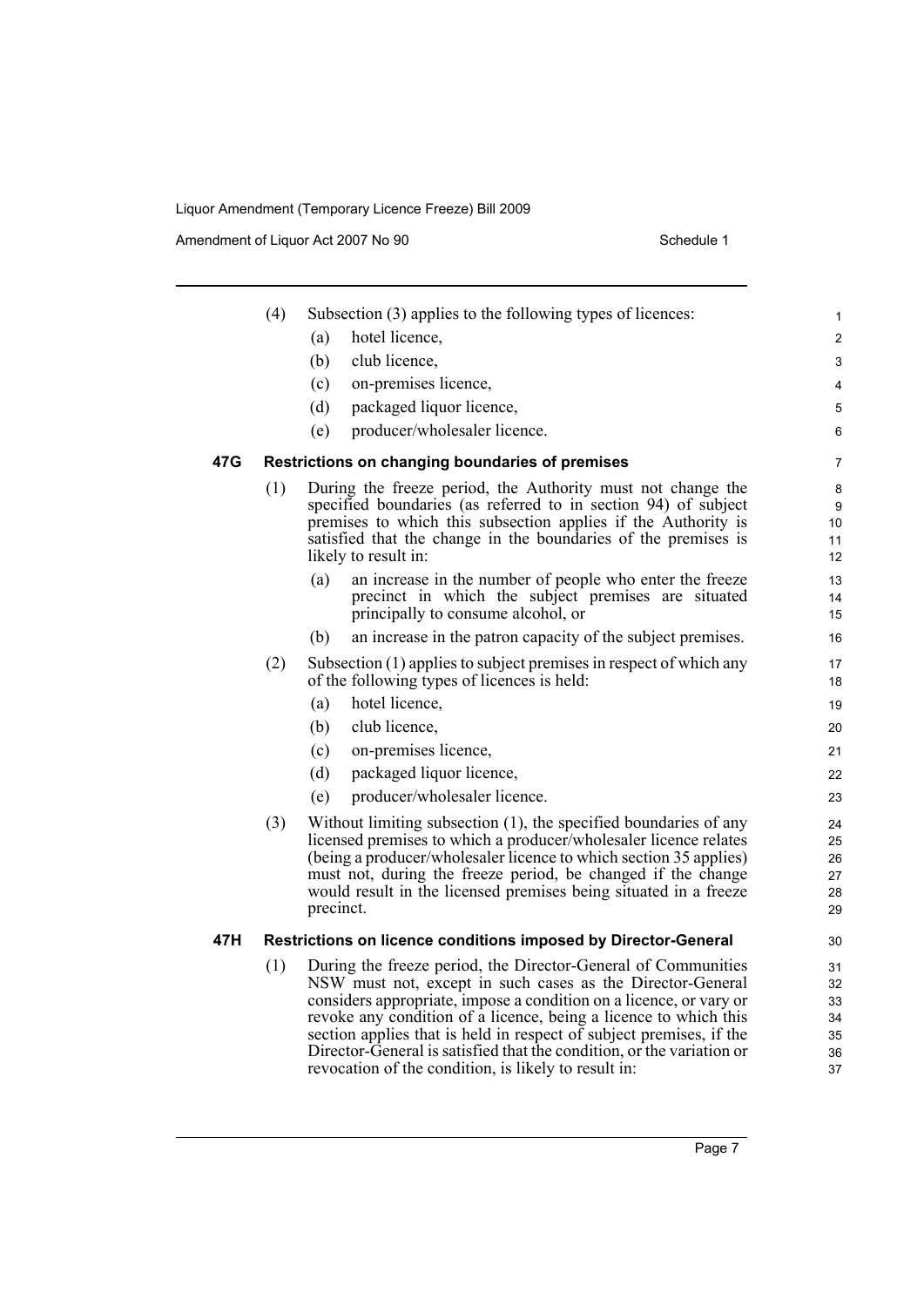|     | an increase in the number of people who enter the freeze<br>(a)<br>precinct in which the subject premises are situated<br>principally to consume alcohol, or | 1<br>$\overline{\mathbf{c}}$<br>$\mathsf 3$                                                                                                                                                                                                                                                                                                                                                                                    |
|-----|--------------------------------------------------------------------------------------------------------------------------------------------------------------|--------------------------------------------------------------------------------------------------------------------------------------------------------------------------------------------------------------------------------------------------------------------------------------------------------------------------------------------------------------------------------------------------------------------------------|
|     | an increase in the patron capacity of the premises.<br>(b)                                                                                                   | 4                                                                                                                                                                                                                                                                                                                                                                                                                              |
| (2) | This section applies to the following types of licences:                                                                                                     | 5                                                                                                                                                                                                                                                                                                                                                                                                                              |
|     | hotel licence,<br>(a)                                                                                                                                        | 6                                                                                                                                                                                                                                                                                                                                                                                                                              |
|     | club licence,<br>(b)                                                                                                                                         | $\overline{7}$                                                                                                                                                                                                                                                                                                                                                                                                                 |
|     | (c)<br>on-premises licence that relates to a public entertainment<br>venue (including a cinema or a theatre),                                                | 8<br>9                                                                                                                                                                                                                                                                                                                                                                                                                         |
|     | (d)<br>on-premises licence that relates to a restaurant,                                                                                                     | 10                                                                                                                                                                                                                                                                                                                                                                                                                             |
|     | (e)<br>packaged liquor licence,                                                                                                                              | 11                                                                                                                                                                                                                                                                                                                                                                                                                             |
|     | (f)<br>producer/wholesaler licence.                                                                                                                          | 12                                                                                                                                                                                                                                                                                                                                                                                                                             |
| (3) | Subsection $(1)$ does not limit the operation of section 47D $(1)$ .                                                                                         | 13                                                                                                                                                                                                                                                                                                                                                                                                                             |
|     |                                                                                                                                                              | 14<br>15                                                                                                                                                                                                                                                                                                                                                                                                                       |
| (1) | During the freeze period, development consent to carry out                                                                                                   | 16<br>17                                                                                                                                                                                                                                                                                                                                                                                                                       |
|     | consent authority if the development requires a licence, approval,                                                                                           | 18                                                                                                                                                                                                                                                                                                                                                                                                                             |
|     |                                                                                                                                                              | 19<br>20                                                                                                                                                                                                                                                                                                                                                                                                                       |
|     | Division.                                                                                                                                                    | 21                                                                                                                                                                                                                                                                                                                                                                                                                             |
| (2) | For the purposes of subsection $(1)$ , any matter under those other                                                                                          | 22                                                                                                                                                                                                                                                                                                                                                                                                                             |
|     |                                                                                                                                                              | 23                                                                                                                                                                                                                                                                                                                                                                                                                             |
|     | satisfied.                                                                                                                                                   | 24<br>25                                                                                                                                                                                                                                                                                                                                                                                                                       |
| (3) | This section does not apply to or in respect of an application for<br>development consent:                                                                   | 26<br>27                                                                                                                                                                                                                                                                                                                                                                                                                       |
|     | to carry out development on subject premises for the<br>(a)<br>purposes of a restaurant, or                                                                  | 28<br>29                                                                                                                                                                                                                                                                                                                                                                                                                       |
|     | to carry out development on subject premises that are in a<br>(b)<br>freeze precinct described in Part 2 of Schedule 5, or                                   | 30<br>31                                                                                                                                                                                                                                                                                                                                                                                                                       |
|     | that was made on or before the relevant introduction date.<br>(c)                                                                                            | 32                                                                                                                                                                                                                                                                                                                                                                                                                             |
| (4) | This section does not prevent:                                                                                                                               | 33                                                                                                                                                                                                                                                                                                                                                                                                                             |
|     | an application for development consent from being<br>(a)                                                                                                     | 34                                                                                                                                                                                                                                                                                                                                                                                                                             |
|     | amended under the EP&A Act by the applicant for the                                                                                                          | 35                                                                                                                                                                                                                                                                                                                                                                                                                             |
|     |                                                                                                                                                              |                                                                                                                                                                                                                                                                                                                                                                                                                                |
|     | purposes of removing or modifying that part of the<br>application that would otherwise prevent it from being                                                 | 36<br>37                                                                                                                                                                                                                                                                                                                                                                                                                       |
|     |                                                                                                                                                              | Restrictions on granting development consent in relation to<br>subject premises<br>development on subject premises must not be granted by a<br>authorisation or other action under this Act that cannot be granted<br>or taken because of the operation of the other provisions of this<br>provisions of which the Authority is required to be satisfied is to<br>be a matter of which the consent authority is required to be |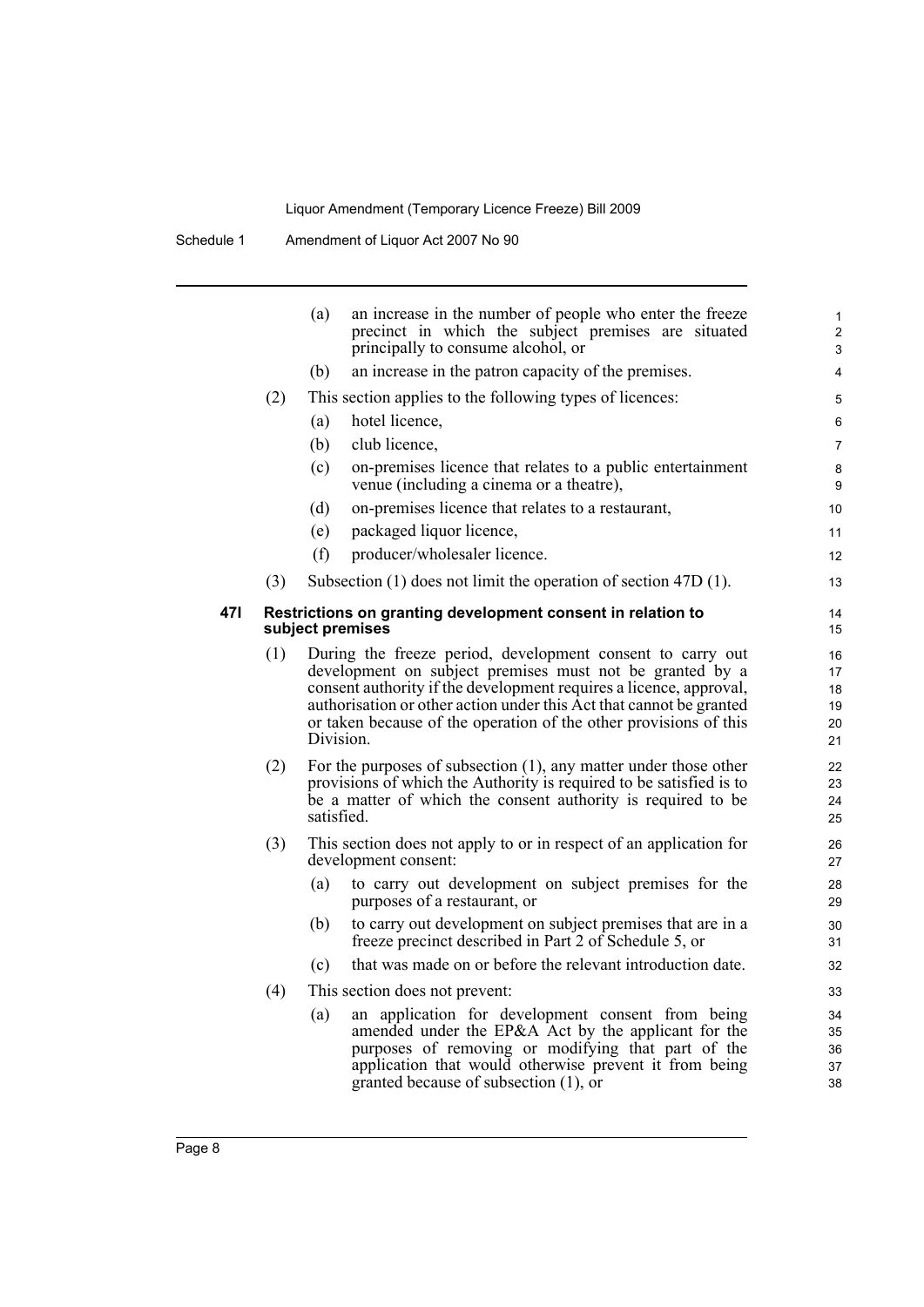Amendment of Liquor Act 2007 No 90 Schedule 1

|     |     | (b)                | the consent authority from determining any such amended<br>application in accordance with that Act.                                                                                                                                                                                                                                                                                                                                                                                                                                                                                                                                                                           | $\mathbf{1}$<br>2                                                       |
|-----|-----|--------------------|-------------------------------------------------------------------------------------------------------------------------------------------------------------------------------------------------------------------------------------------------------------------------------------------------------------------------------------------------------------------------------------------------------------------------------------------------------------------------------------------------------------------------------------------------------------------------------------------------------------------------------------------------------------------------------|-------------------------------------------------------------------------|
|     | (5) |                    | A reference in this section:                                                                                                                                                                                                                                                                                                                                                                                                                                                                                                                                                                                                                                                  | 3                                                                       |
|     |     | (a)                | to an application for development consent includes a<br>reference to an application to modify an existing<br>development consent, and                                                                                                                                                                                                                                                                                                                                                                                                                                                                                                                                         | 4<br>5<br>6                                                             |
|     |     | (b)                | to the granting of development consent includes a<br>reference to the modification of a development consent.                                                                                                                                                                                                                                                                                                                                                                                                                                                                                                                                                                  | $\overline{7}$<br>8                                                     |
|     | (6) |                    | A reference in this section to a consent authority includes, in the<br>case of any development that is complying development, a<br>reference to a certifying authority.                                                                                                                                                                                                                                                                                                                                                                                                                                                                                                       | 9<br>10<br>11                                                           |
|     | (7) |                    | The provisions of the EP&A Act that provide for an appeal to the<br>Land and Environment Court on the basis that the period for<br>determining an application for development consent has expired<br>before the application is determined do not, for the duration of the<br>freeze period, apply in relation to an application for development<br>consent that cannot be granted by the consent authority because<br>of this section. In the case of any such application for<br>development consent, the period under the relevant provision of<br>the EP&A Act for determining the application is taken to<br>commence immediately on the expiration of the freeze period. | $12 \overline{ }$<br>13<br>14<br>15<br>16<br>17<br>18<br>19<br>20<br>21 |
|     | (8) | Act.               | Words and expressions used in this section or in section 47J that<br>are defined in the EP&A Act have the same meaning as in that                                                                                                                                                                                                                                                                                                                                                                                                                                                                                                                                             | 22<br>23<br>24                                                          |
|     | (9) |                    | In this section:                                                                                                                                                                                                                                                                                                                                                                                                                                                                                                                                                                                                                                                              | 25                                                                      |
|     |     | Act 1979.          | <b>EP&amp;A Act</b> means the Environmental Planning and Assessment                                                                                                                                                                                                                                                                                                                                                                                                                                                                                                                                                                                                           | 26<br>27                                                                |
|     |     |                    | <i>relevant introduction date</i> means the date on which the Bill for<br>the Liquor Amendment (Temporary Licence Freeze) Act 2009<br>was introduced into the Legislative Assembly.                                                                                                                                                                                                                                                                                                                                                                                                                                                                                           | 28<br>29<br>30                                                          |
| 47J |     | <b>Regulations</b> |                                                                                                                                                                                                                                                                                                                                                                                                                                                                                                                                                                                                                                                                               | 31                                                                      |
|     |     |                    | The regulations may:                                                                                                                                                                                                                                                                                                                                                                                                                                                                                                                                                                                                                                                          | 32                                                                      |
|     |     | (a)                | impose restrictions on the granting or determination,<br>during the freeze period, of any type of licence or other<br>matter in relation to subject premises (being a type of<br>licence or matter that could be granted under this Act and<br>is not otherwise dealt with under this Division), and                                                                                                                                                                                                                                                                                                                                                                          | 33<br>34<br>35<br>36<br>37                                              |
|     |     | (b)                | impose restrictions on the granting, during the freeze<br>period, of development consent to carry out development<br>on subject premises (being development consent that is not                                                                                                                                                                                                                                                                                                                                                                                                                                                                                               | 38<br>39<br>40                                                          |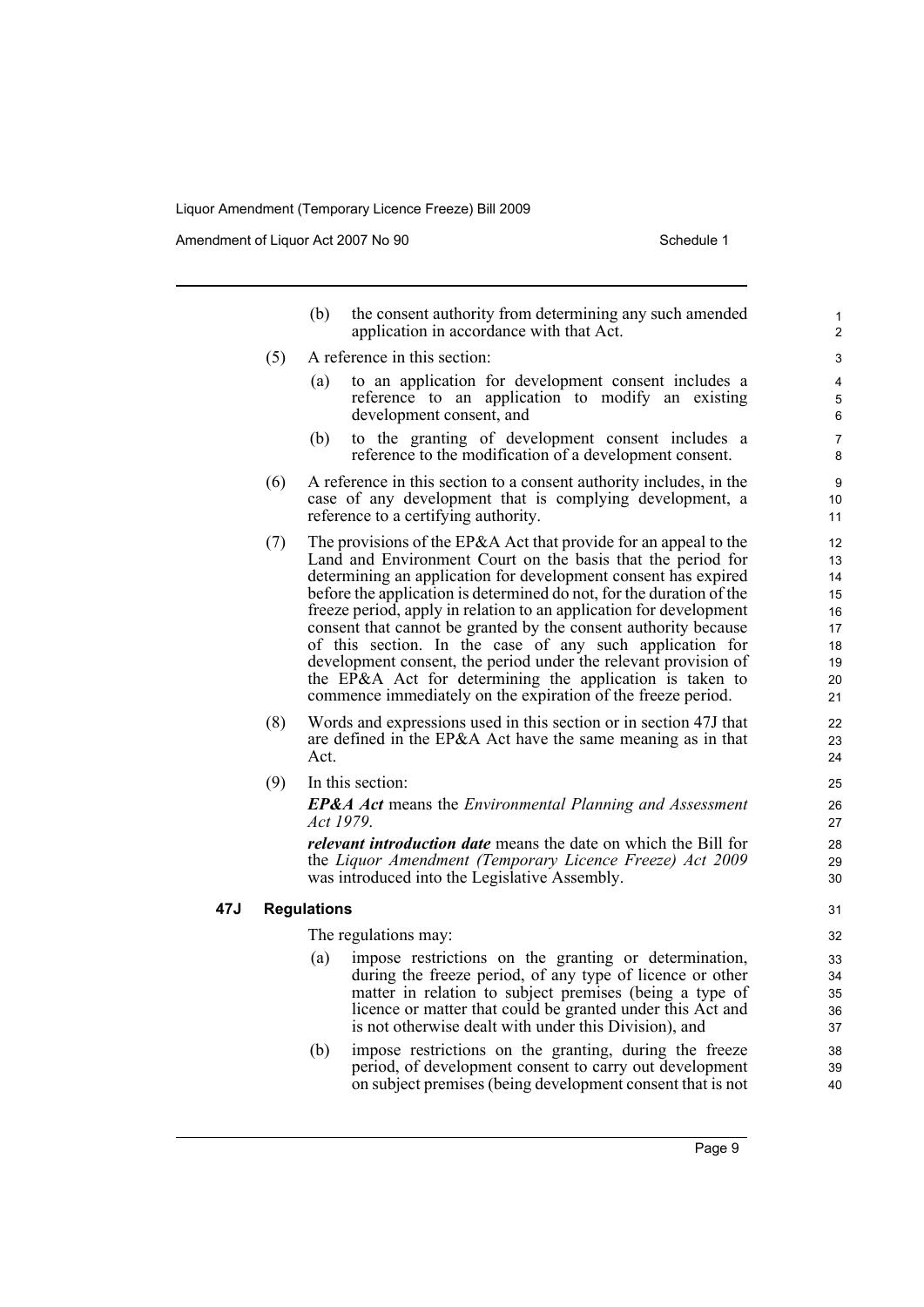|     |        |     | (c)<br>(d)           | otherwise restricted by the operation of section 47I and<br>that relates to the carrying out of development to which the<br>other provisions of this Division apply), and<br>provide exceptions to all or any part of this Division, and<br>amend Part 1 or 2 of Schedule 5 (including, without<br>limitation, by adding or removing, or varying the<br>description of, a precinct). | 1<br>$\overline{c}$<br>3<br>4<br>5<br>6<br>7 |
|-----|--------|-----|----------------------|--------------------------------------------------------------------------------------------------------------------------------------------------------------------------------------------------------------------------------------------------------------------------------------------------------------------------------------------------------------------------------------|----------------------------------------------|
| [2] |        |     |                      | <b>Schedule 1 Savings and transitional provisions</b>                                                                                                                                                                                                                                                                                                                                | 8                                            |
|     |        |     |                      | Insert at the end of clause $1(1)$ :                                                                                                                                                                                                                                                                                                                                                 | 9                                            |
|     |        |     |                      | Liquor Amendment (Temporary Licence Freeze) Act 2009                                                                                                                                                                                                                                                                                                                                 | 10                                           |
| [3] |        |     | Schedule 1, Part 4   |                                                                                                                                                                                                                                                                                                                                                                                      | 11                                           |
|     |        |     | Insert after Part 3: |                                                                                                                                                                                                                                                                                                                                                                                      | 12                                           |
|     | Part 4 |     |                      | Provisions consequent on enactment of<br><b>Liquor Amendment (Temporary Licence</b><br>Freeze) Act 2009                                                                                                                                                                                                                                                                              | 13<br>14<br>15                               |
|     | 28     |     | <b>Definition</b>    |                                                                                                                                                                                                                                                                                                                                                                                      | 16                                           |
|     |        |     | In this Part:        |                                                                                                                                                                                                                                                                                                                                                                                      | 17                                           |
|     |        |     |                      | amending Act means the Liquor Amendment (Temporary<br>Licence Freeze) Act 2009.                                                                                                                                                                                                                                                                                                      | 18<br>19                                     |
|     | 29     |     |                      | Pending liquor-related applications                                                                                                                                                                                                                                                                                                                                                  | 20                                           |
|     |        | (1) |                      | Division 1A of Part 4 (as inserted by the amending Act) extends<br>to an application under this Act for any licence or other matter<br>referred to in that Division that was made on or after<br>25 June 2009 but not granted or otherwise determined as at the<br>commencement of the amending Act.                                                                                 | 21<br>22<br>23<br>24<br>25                   |
|     |        | (2) |                      | However, Division 1A of Part 4 does not apply in relation to any<br>application under this Act for a licence or other matter that was<br>made before 25 June 2009.                                                                                                                                                                                                                   | 26<br>27<br>28                               |
|     | 30     |     |                      | Crown not liable for any compensation                                                                                                                                                                                                                                                                                                                                                | 29                                           |
|     |        | (1) | Crown:               | Damages or compensation are not payable by or on behalf of the                                                                                                                                                                                                                                                                                                                       | 30<br>31                                     |
|     |        |     | (a)                  | because of the enactment of the amending Act or the<br>operation of the amendments made by the amending Act<br>(including the provisions of this Part), or                                                                                                                                                                                                                           | 32<br>33<br>34                               |
|     |        |     |                      |                                                                                                                                                                                                                                                                                                                                                                                      |                                              |

[3]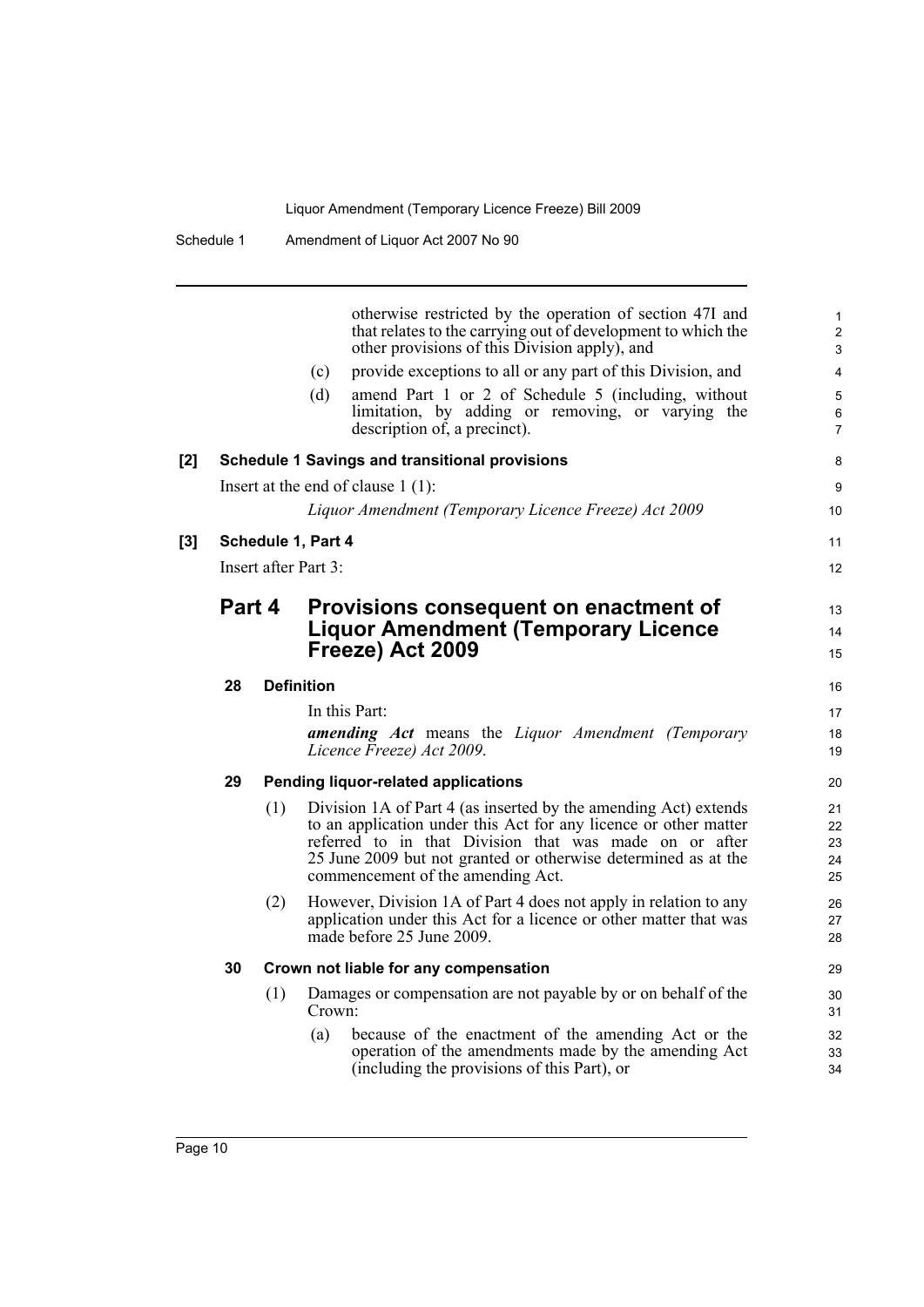Amendment of Liquor Act 2007 No 90 Schedule 1

|     |                                   | (b) | for the consequences of that enactment or operation, or                                                  | $\mathbf{1}$   |
|-----|-----------------------------------|-----|----------------------------------------------------------------------------------------------------------|----------------|
|     |                                   | (c) | because of a representation or conduct of any kind about                                                 | $\overline{2}$ |
|     |                                   |     | the sale or supply of liquor on any premises or kind of                                                  | 3              |
|     |                                   |     | premises.                                                                                                | $\overline{4}$ |
|     | (2)                               |     | In this clause, the Crown means the Crown within the meaning                                             | 5              |
|     |                                   |     | of the Crown Proceedings Act 1988, and includes any employee                                             | 6              |
|     |                                   |     | or agent of the Crown.                                                                                   | $\overline{7}$ |
| [4] | <b>Schedule 5</b>                 |     |                                                                                                          | 8              |
|     | Insert after Schedule 4:          |     |                                                                                                          | 9              |
|     | <b>Schedule 5</b>                 |     | <b>Freeze precincts</b>                                                                                  | 10             |
|     |                                   |     | (Division 1A of Part 4)                                                                                  | 11             |
|     |                                   |     | Note. Maps illustrating the precincts described in this Schedule are available for                       | 12             |
|     |                                   |     | inspection on the website of the NSW Office of Liquor, Gaming and Racing,                                | 13             |
|     | Communities NSW.                  |     |                                                                                                          | 14             |
|     | Part 1                            |     | Precincts affected by liquor licensing and                                                               | 15             |
|     |                                   |     | development consent freeze provisions                                                                    | 16             |
|     |                                   |     | Note. All of the provisions of Division 1A of Part 4 of this Act (including the restrictions             | 17             |
|     |                                   |     | under section 471 in relation to the granting of development consent under the                           | 18             |
|     | precincts described in this Part. |     | Environmental Planning and Assessment Act 1979) apply to or in respect of the                            | 19<br>20       |
|     | <b>CBD South precinct</b>         |     |                                                                                                          | 21             |
|     |                                   |     | George Street from its intersection with Park Street on its eastern side and                             | 22             |
|     |                                   |     | Druitt Street on its western side south to its intersection with Hay Street                              | 23             |
|     |                                   |     | Liverpool Street from its intersection with George Street east to its intersection                       | 24             |
|     | with Castlereagh Street           |     |                                                                                                          | 25             |
|     |                                   |     | Goulburn Street from its intersection with George Street east to its intersection                        | 26             |
|     | with Castlereagh Street           |     |                                                                                                          | 27             |
|     | <b>Kings Cross precinct</b>       |     |                                                                                                          | 28             |
|     |                                   |     | Darlinghurst Road from its intersection with Kings Cross Road on its eastern                             | 29             |
|     |                                   |     | side and William Street on its western side northeast to the point that it                               | 30             |
|     | becomes Macleay Street            |     |                                                                                                          | 31             |
|     |                                   |     | Bayswater Road from its intersection with Darlinghurst Road east to its<br>intersection with Ward Avenue | 32<br>33       |
|     |                                   |     |                                                                                                          |                |